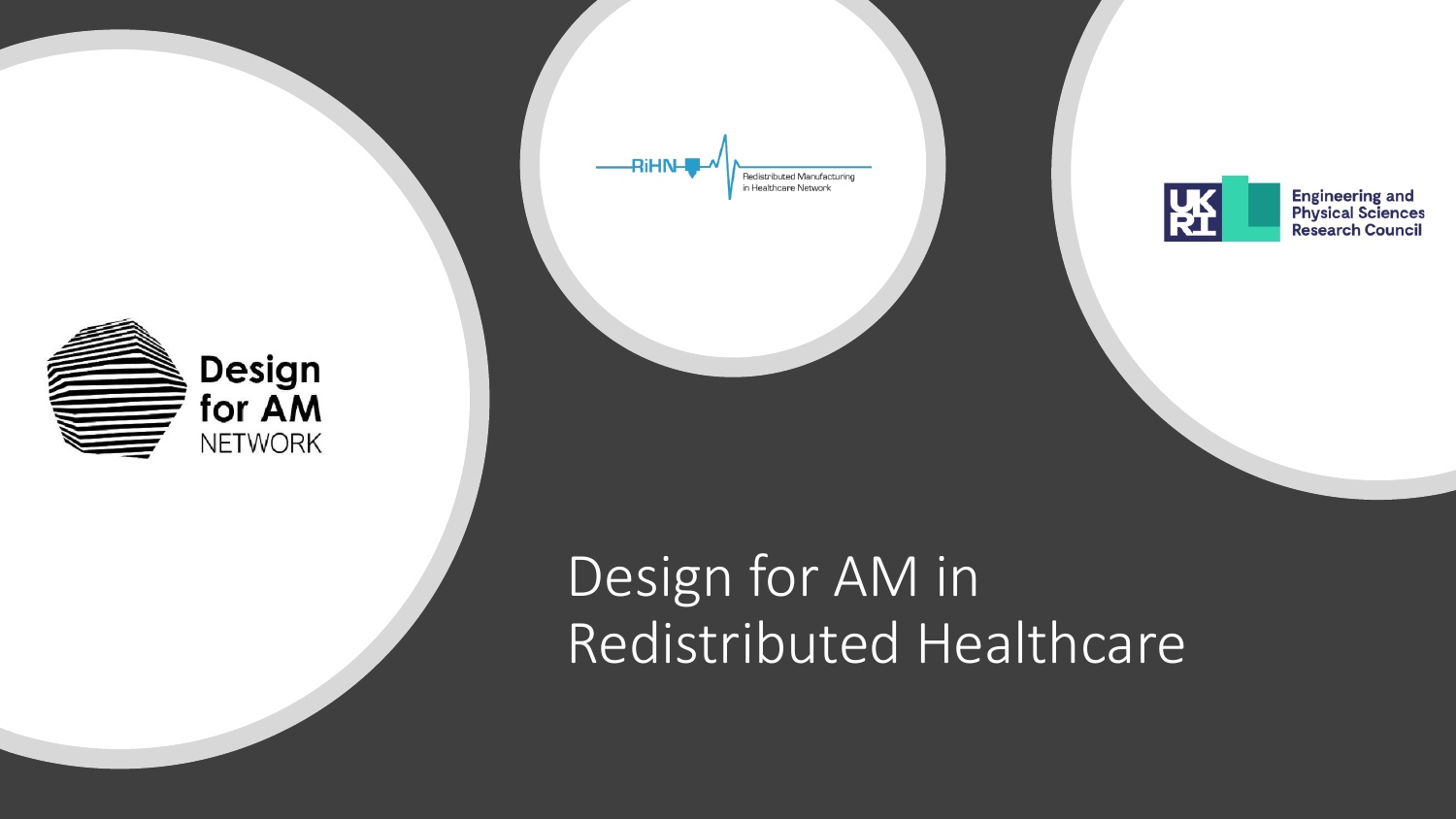# Design for AM in Redistributed Healthcare

This event brings together the research communities from Redistributed Manufacturing in Healthcare and Design for Additive Manufacture to explore the synergies and opportunities for new, exciting research directions and applications that aim to address the future needs of healthcare.

Redistributed manufacture using Additive Manufacture processes offers potential new ways to reach patients but requires a different mindset in product design to deliver products at scale. This event will explore how that mindset can be embedded into the product development process.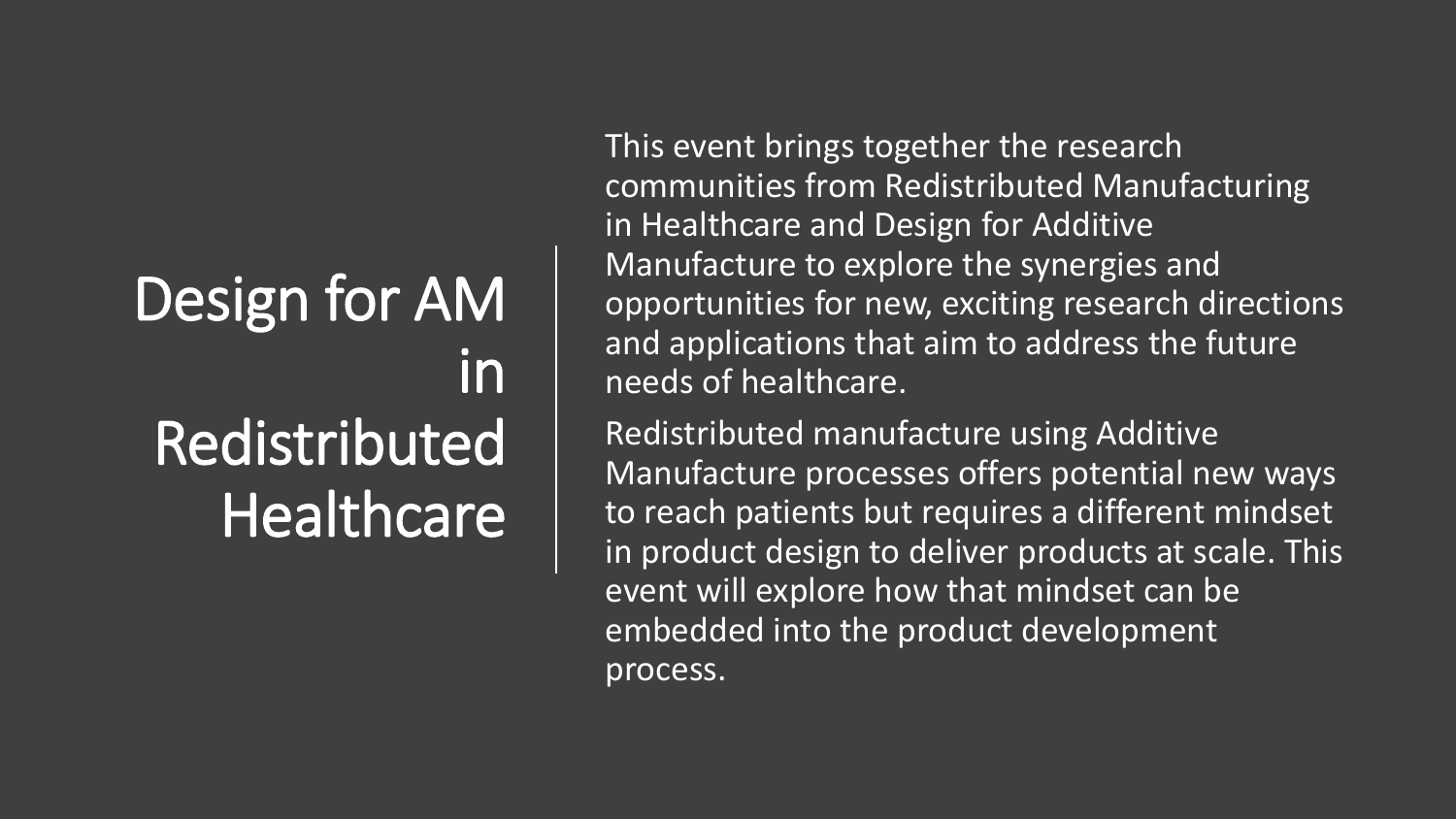# About the DfAM Network

The purpose of the EPSRC Design for AM Network is to connect the wider UK Design for AM academic research community alongside those in industry that are experienced practitioners of additive manufacturing technologies, such that we can benefit from sharing knowledge, developing research themes and working collaboratively to ensure that Design for AM is given the best platform possible.

By bringing together the Design for AM community, the network aims to reach out to the widest possible audience that might benefit from Design for AM research; identify future research directions and facilitate larger and more adventurous research collaborations. See more information at [designforam.ac.uk](https://www.designforam.ac.uk/)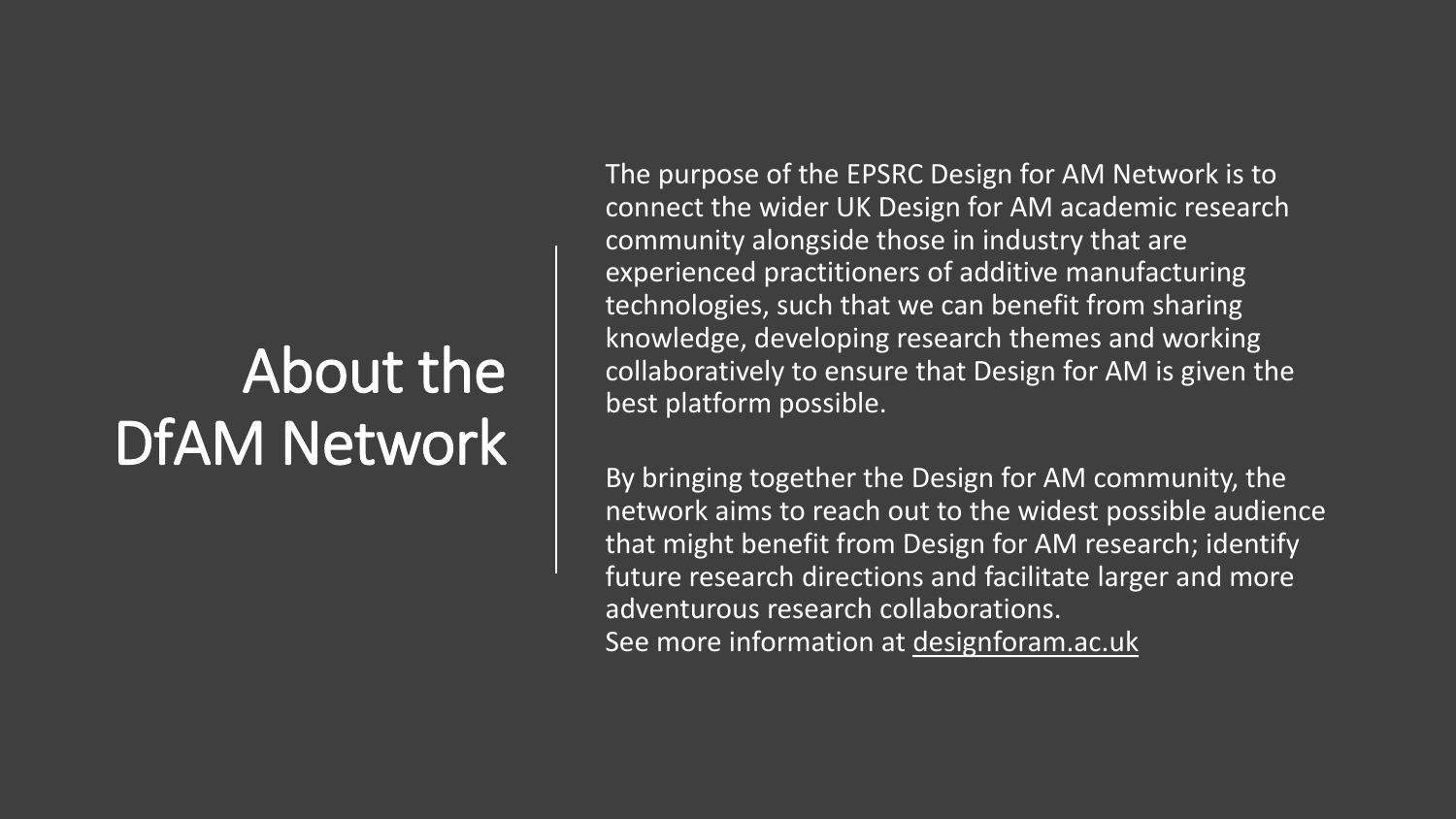# About RiHN

Redistributed Manufacturing (RDM) in healthcare involved moving production closer to the point-of-care, helping clinicians to deliver better outcomes through medical products, technologies and therapies that are available ondemand and tailored to the patient's needs.

The Network seeks to identify, fund and advance high value applications of redistributed manufacturing research that will transform future deployed medical care capability.

See more information at [rihn.org.uk](https://rihn.org.uk/)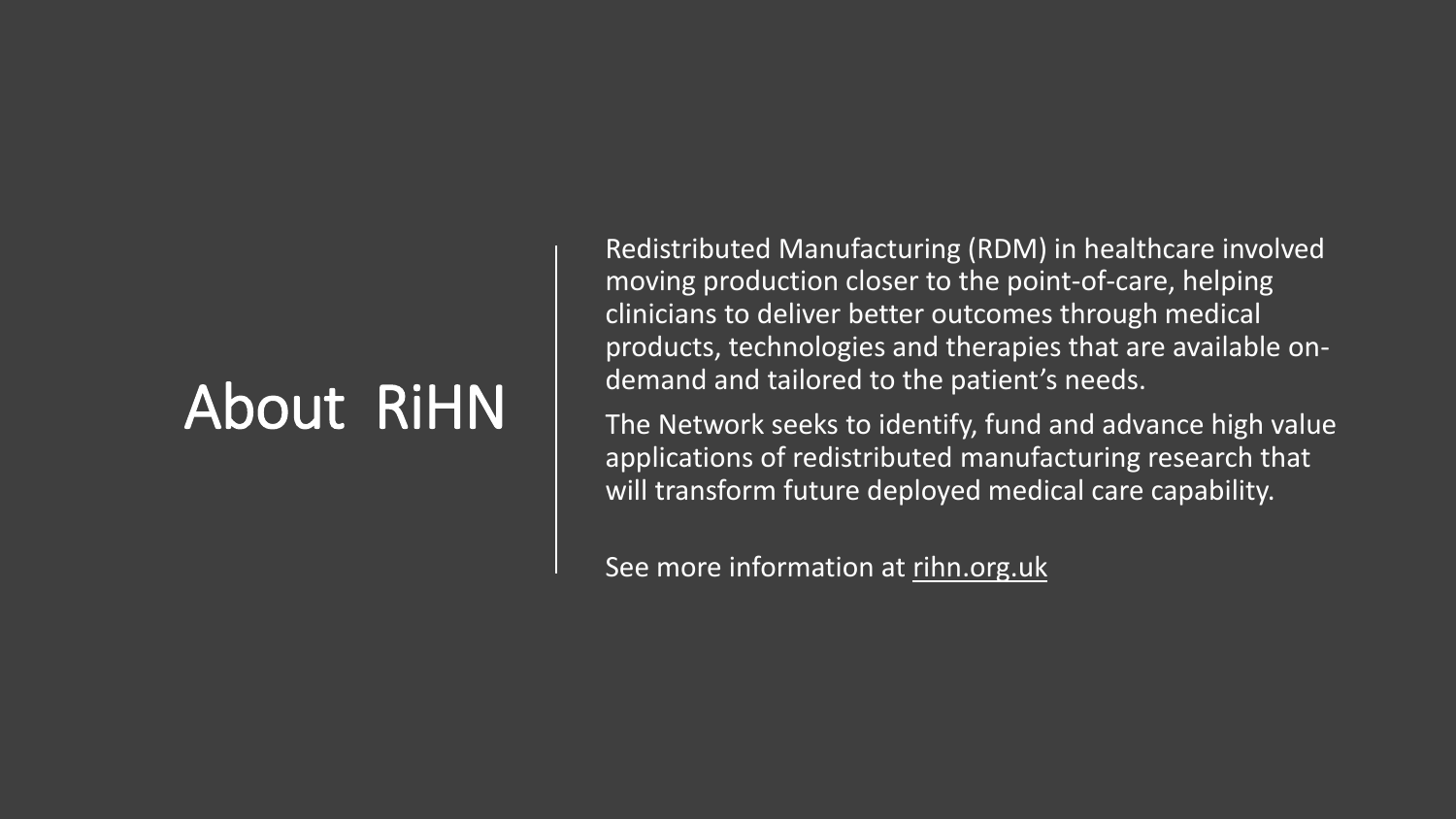# Agenda Day 1

| <b>Thursday 17th February</b> |                                                                                                                                                      |
|-------------------------------|------------------------------------------------------------------------------------------------------------------------------------------------------|
| 2.00pm                        | <b>Introductions</b>                                                                                                                                 |
| 2.15pm                        | <b>Ian Rees, MHRA</b>                                                                                                                                |
| 2.30pm                        | <b>Military Medicine</b>                                                                                                                             |
| 2.45pm                        | Andrew Lamb "AM in disaster relief"                                                                                                                  |
| 3.00pm                        | Discussion on user needs, opportunities and challenges for DfAM                                                                                      |
| 3.30pm                        | Dr Simin Li, Loughborough University "Development of a digital<br>design & manufacturing workflow for personalised paediatric<br>prosthetic sockets" |
| 3.45pm                        | Dr Andy Gleadall, Loughborough University "Additive<br>manufacturing of intricate personalised wound dressings"                                      |
| 4.00pm                        | Discussion on opportunities and challenges for DfAM                                                                                                  |
| 4.20pm                        | <b>Closing remarks</b>                                                                                                                               |
| 4.30pm                        | <b>Close</b>                                                                                                                                         |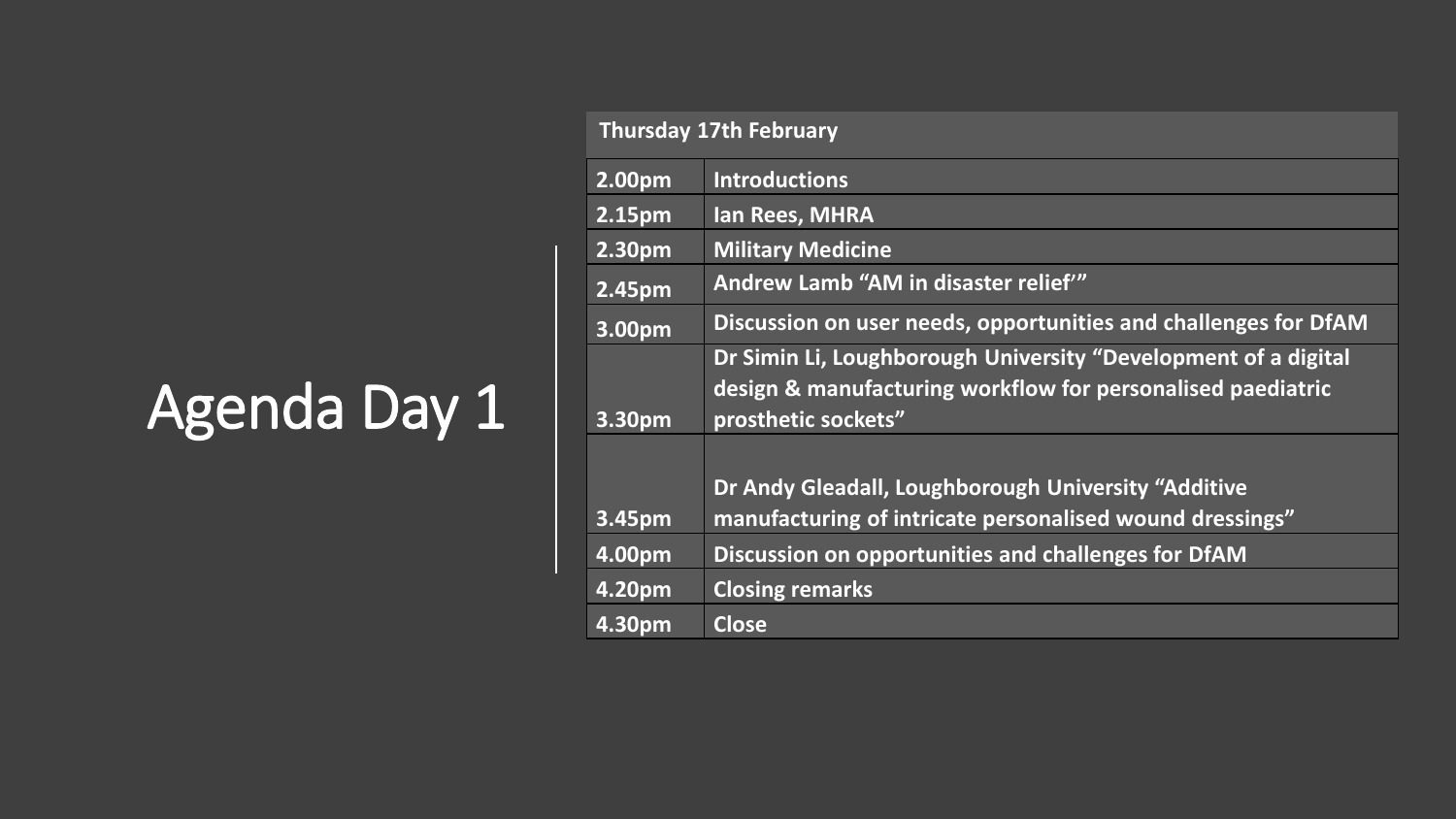# Agenda Day 2

| <b>Friday 18th February</b> |                                                                                                                                                               |
|-----------------------------|---------------------------------------------------------------------------------------------------------------------------------------------------------------|
| 2.00pm                      | <b>Introductions</b>                                                                                                                                          |
| 2.10pm                      | Dr Sheng Qi, University of East Anglia "Additive manufacturing of<br>personalised medicine: Triangle dilemma of quality, cost & speed"                        |
| 2.25pm                      | Dr Laura Ruiz Cantu, University of Nottingham "Ultrafast<br>volumetric printing of wound fillings for immediate stabilization of<br>soft tissues"             |
| 2.40pm                      | Discussion on common problems, challenges for DfAM                                                                                                            |
| 3.10pm                      | Dr Jari Pallari, Taika3D "Delivering Design Automation for 3DP Foot<br>Orthoses"                                                                              |
| 3.25pm                      | Dr Abby Paterson, Loughborough University "Wrist splint design<br>automation software case study "                                                            |
| 3.40pm                      | Dr Connor Myant, Imperial College London "The Mensura Mask<br>Project: mass customisation of respiratory protective equipment<br>during the COVID19 pandemic" |
| 3.55pm                      | Prof Dominic Eggbeer, PDR International Centre for Design &<br>Research "Lead user design for performance adaptive cycling<br>products"                       |
| 4.10pm                      | Discussion on common problems, challenges for DfAM                                                                                                            |
| 4.30pm                      | <b>Closing remarks - Prof Kenny Dalgarno</b>                                                                                                                  |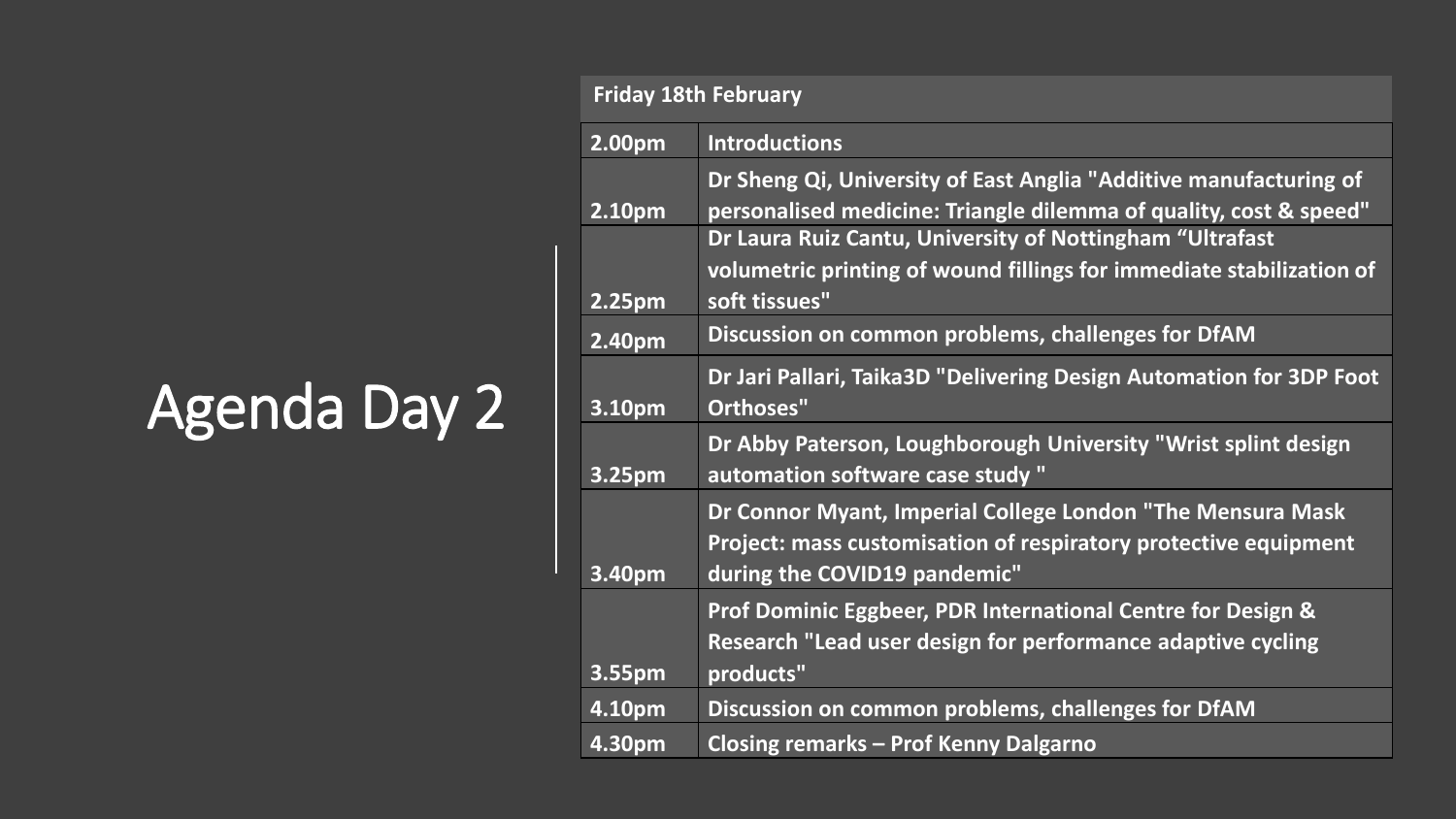# Key Research Theme Leaders



Prof Richard Bibb, Professor of Medical Applications of Design Loughborough University



Prof Kenny Dalgarno, Sir James Woodeson Professor of Manufacturing Engineering Newcastle University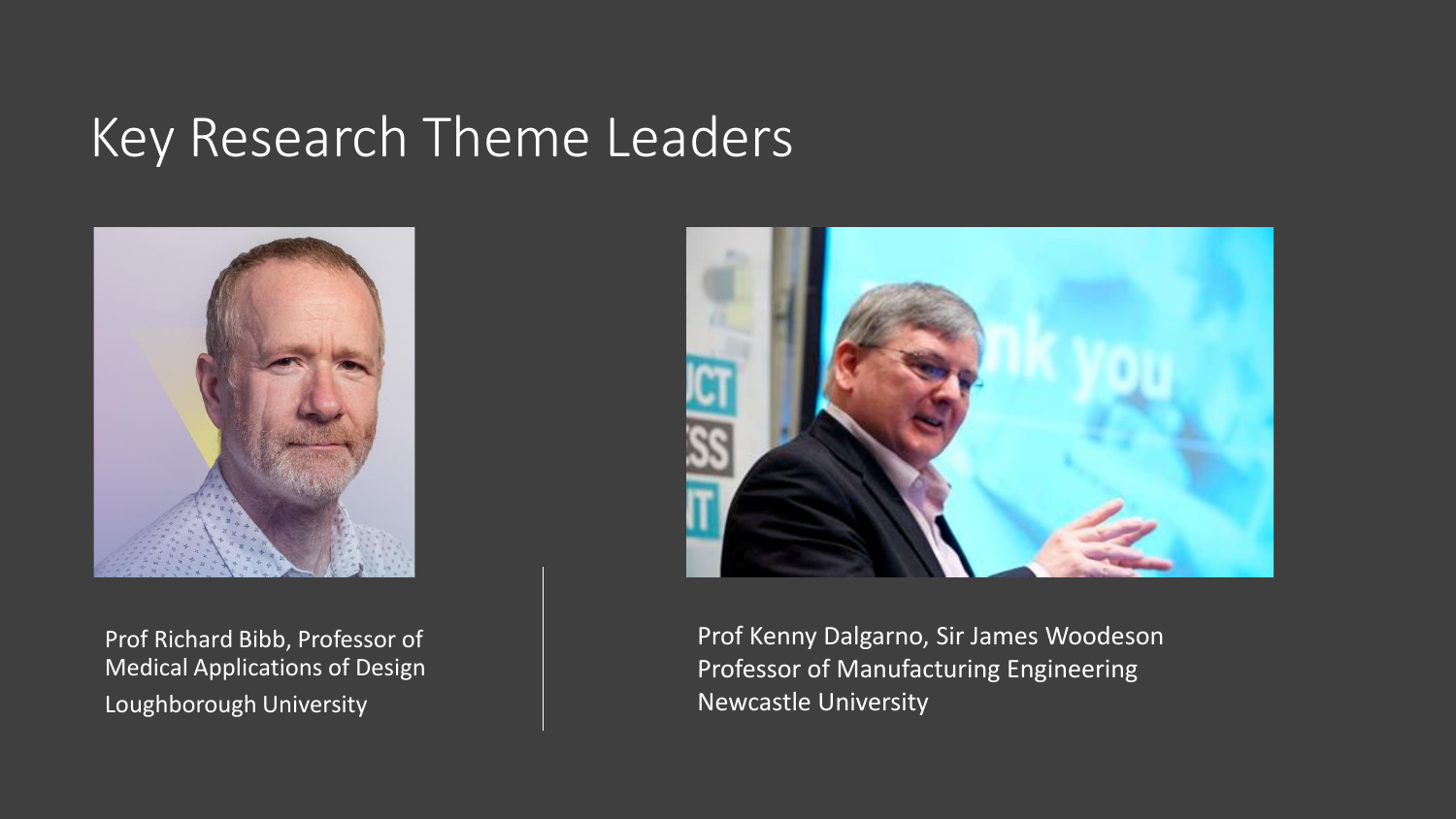### **Prof Wendy Phillips – RiHN**

*"The Redistributed Manufacturing in Healthcare Network – RiHN"*

- An introduction to RiHN
- Overview of RiHN programme
- Redistributed Manufacturing in Deployed Operations

#### **Biography:**

Wendy Phillips is Professor of Innovation at Bristol Business School UWE. Wendy has spent over 15 years advancing the disciplines of innovation studies and supply chain management. Prior joining UWE, she worked at the ESRC Centre for Innovation and Competition at the University of Manchester and the Centre for Research in Strategic Purchasing and Supply (CRiSPS) at the University of Bath, School of Management. Wendy's research impacts policy and practice in procurement in complex public sector supply networks such as the NHS, the Welsh NHS, and UK Higher Education Institutions (HEIs). Wendy currently leads a large scale EPSRC funded collaborative network funded supporting research into redistributed manufacturing (RDM) in healthcare, the RiHN Programme, with a focus on deployed operations.

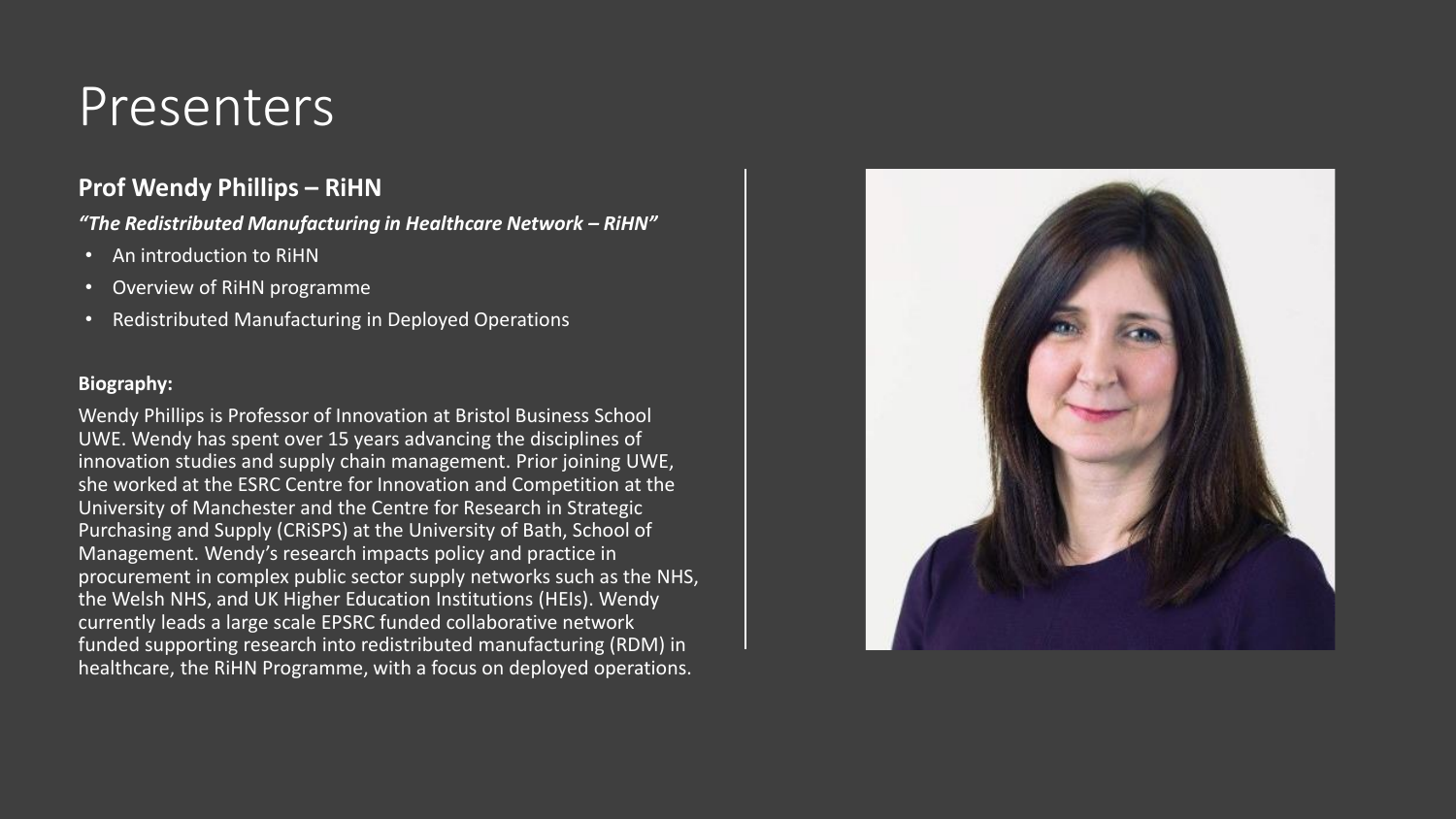**Ian Rees – MRHA**

#### **Biography:**

Ian joined the MHRA as a GMP inspector in 2001, prior to this Ian was a GMP inspector with the Veterinary Medicines Directorate for 2 years and before this worked for a start-up biopharmaceutical firm for 14 years.

In 2004, Ian became an Operations Manager responsible for the team of GMP inspectors based in London, was promoted to Expert GMP Inspector in 2006 then became the Unit Manager Inspectorate Strategy and Innovation managing a team of Expert Inspectors and led the development of the Inspectorate strategy across GXP disciplines.

Between 2008 and 2015, Ian was the MHRA representative on the EMA's GMDP Inspectors Working Group whose focus is the development and maintenance of EU GMP and GDP.

Ian has been part of the MHRA team behind the Innovation Office and the UK cross-regulatory Regulatory Advice Service for Regenerative Medicines. In the current restructuring of MHRA Ian is moving to the Innovation Accelerator section of the Science Research and Innovation Group. Ian currently leads a project developing a new medicines manufacturing framework for point of care products under the Medicines and Medical Devices Act.

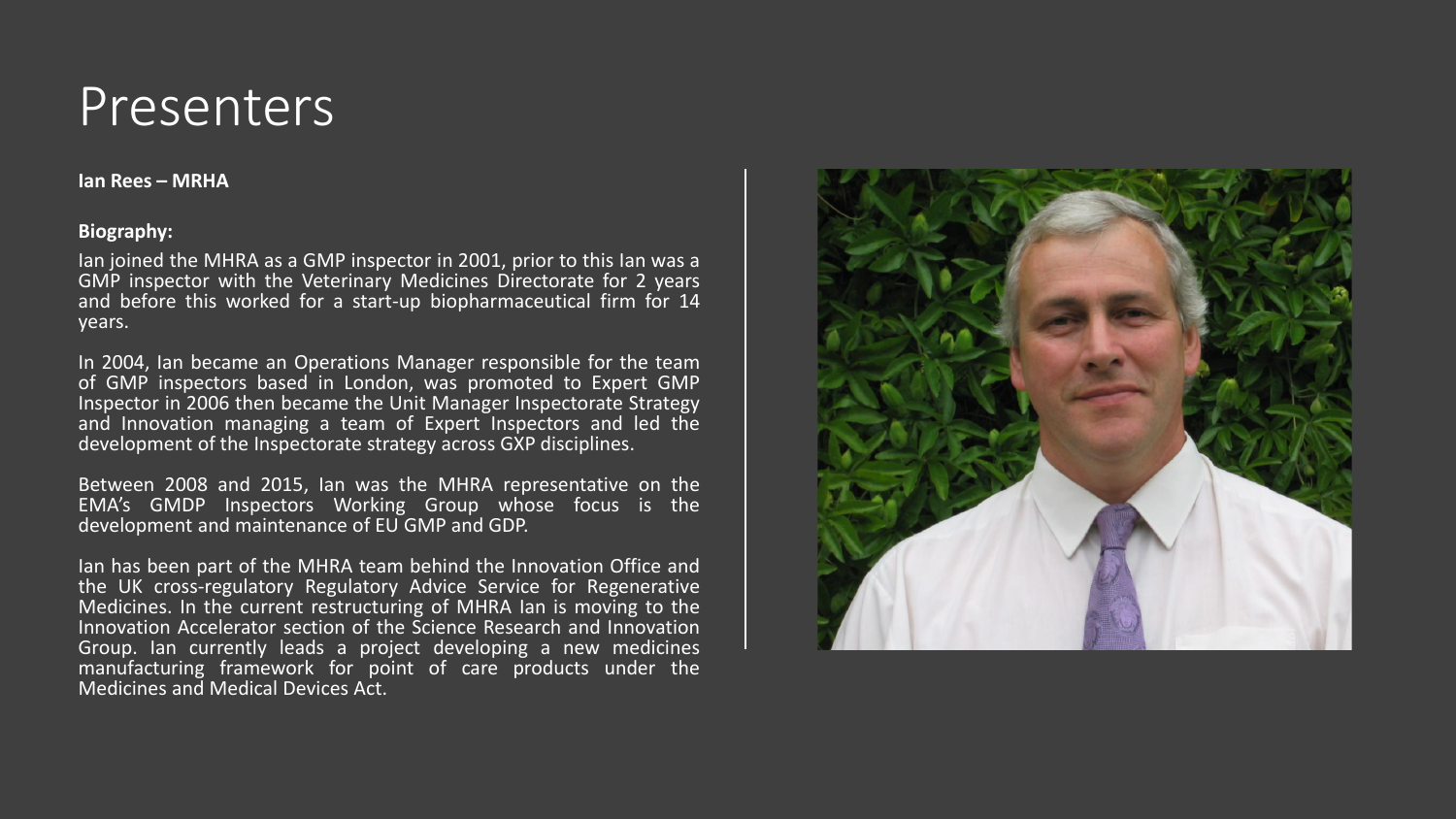### **Andrew Lamb – Field Ready**

*"AM in Disaster Relief"*

#### **Biography:**

I work with Field Ready, a humanitarian organisation that has pioneered the application of making in disaster response. I am also a Shuttleworth Fellow focusing on open approaches to Massive Small Manufacturing – the concept of complementing innovative local manufacturing with traditional global manufacturing. I live in London and love Lego.

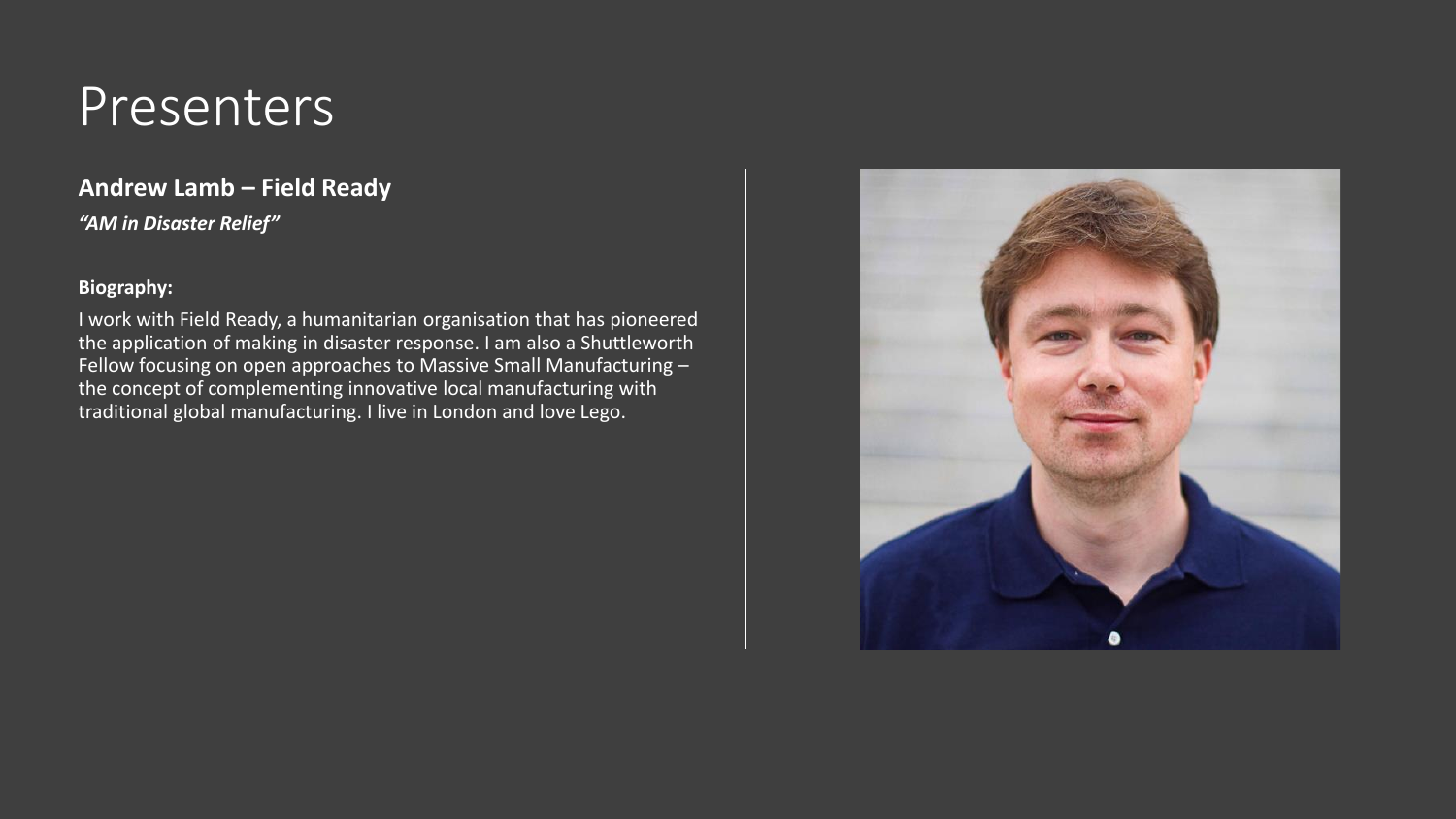### Dr Simin Li **– Loughborough University**

*"Development of a digital design and manufacturing workflow for personalised paediatric prosthetic sockets"*

- The challenges in prosthetic socket manufacturing
- Our approach toward digital design-to-manufacturing workflow
- The results so far

#### **Biography:**

Dr Simin Li is senior lecturer in mechanics of biomaterials at Loughborough University, he is expert in mechanical testing and modelling of biomaterials across length-scales. He has developed novel capabilities for multi-scale modelling of damage and fracture in biological tissues. His research covers a broad area of mechanics of biomaterials, including musculoskeletal tissue modelling; characterization of tissue engineered constructs; damage and fracture propagation of bone; wound healing; prosthetic socket design and optimization.

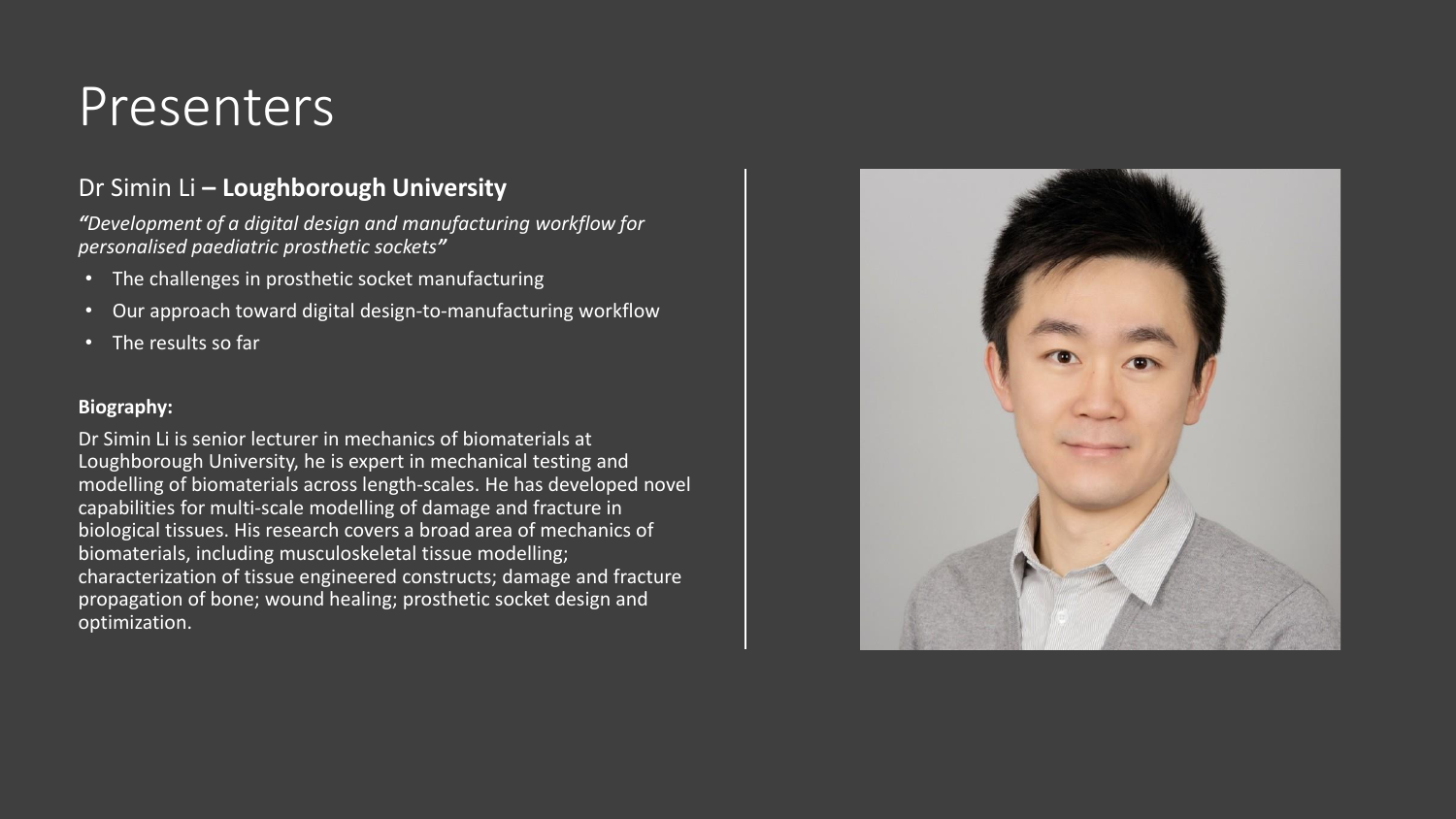### **Dr Andy Gleadall – Loughborough University**

*"Additive manufacturing of intricate personalised wound dressings"*

- Challenges and opportunities for additive manufacturing of wound dressings
- Customised additive manufacturing tool paths for new structures
- Additive manufacturing of wound dressings

#### **Biography:**

Andy has developed expertise and simulation/design capabilities for material extrusion additive manufacturing including:

- VOLCO (a new simulation method for microscale geometry prediction)

- FullControl GCode Designer (software that allows design with incomparably greater control than normal slicer software)

- Models to predict mechanical properties of biodegradable polymers during their degradation lifetime

His research has predominantly focused on biomedical polymers and additive manufacturing, but the understanding and principles translate broadly. His group have developed new fundamental understanding of additive manufacturing mechanical properties by creating a microscale tensile testing specimen. They also have expertise in short fibre reinforcement (fibre orientation), process control/optimisation and precise lattice structures. Andy is keen to collaborate in areas where microscale geometry is important (research applications, filters, scaffolds, fluid mixers, printed electronics, stents, or macroscale concrete, etc.).

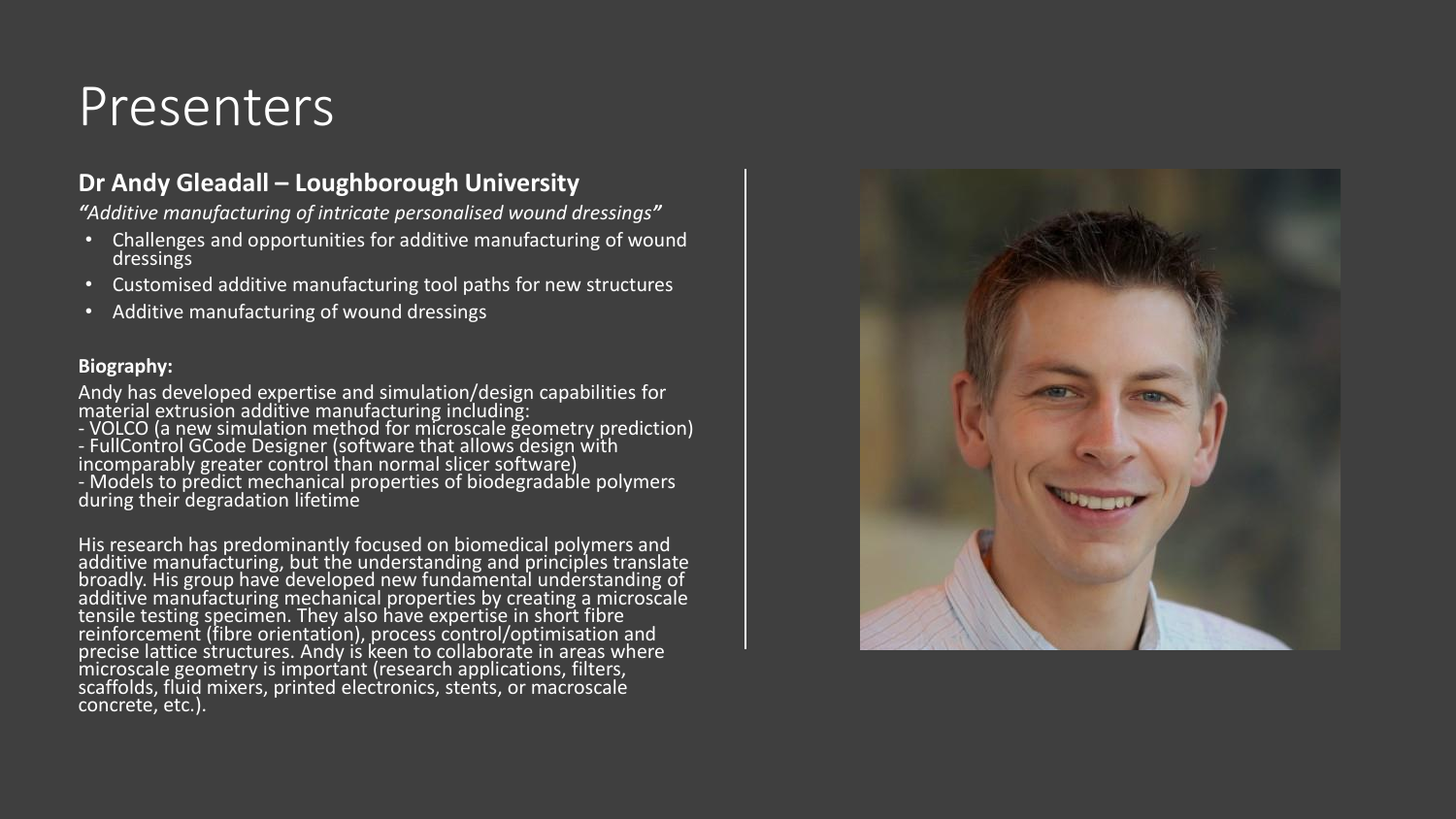### **Dr Sheng Qi – University of East Anglia**

*"Additive manufacturing of personalised medicine: Triangle dilemma of quality, cost & speed"*

- Introduction of additive manufacturing used in pharmaceutical industry and the state of art of the development of 3D printing for the manufacturing of personlised medicine
- Highlight the current challenges in design of workflow, supply chain and product to make the point-of-care manufacturing of personlised medicine viable
- Giving demo examples on balancing clinical needs, manufacturing throughput, and product quality.

#### **Biography:**

Professor of Pharmaceutical Material Science and Technology at the School of Pharmacy of the University of East Anglia. Prof. Qi's lab has great interests in material science and processing, and passion in innovation. She is the winner of 2019 and 2021 UEA Innovation and Impact Awards. By working closely with industrial partners as well as cross-discipline collaborators, her research has contributed to product development and innovations in many industrial sectors, from pharmaceutical, medical device to food, cosmetic, agri-tech and sustainable packaging. Recently through the support of UEA Health and Social Care Partners, she founded Point of Care 3D Printing Research Group to allow the scientists from UEA and other academic collaborators to work closely with clinicians, pharmacists, and patients in Norfolk and Suffolk to identify and develop efficient and costeffective uses of 3D printing in acute hospital environments.

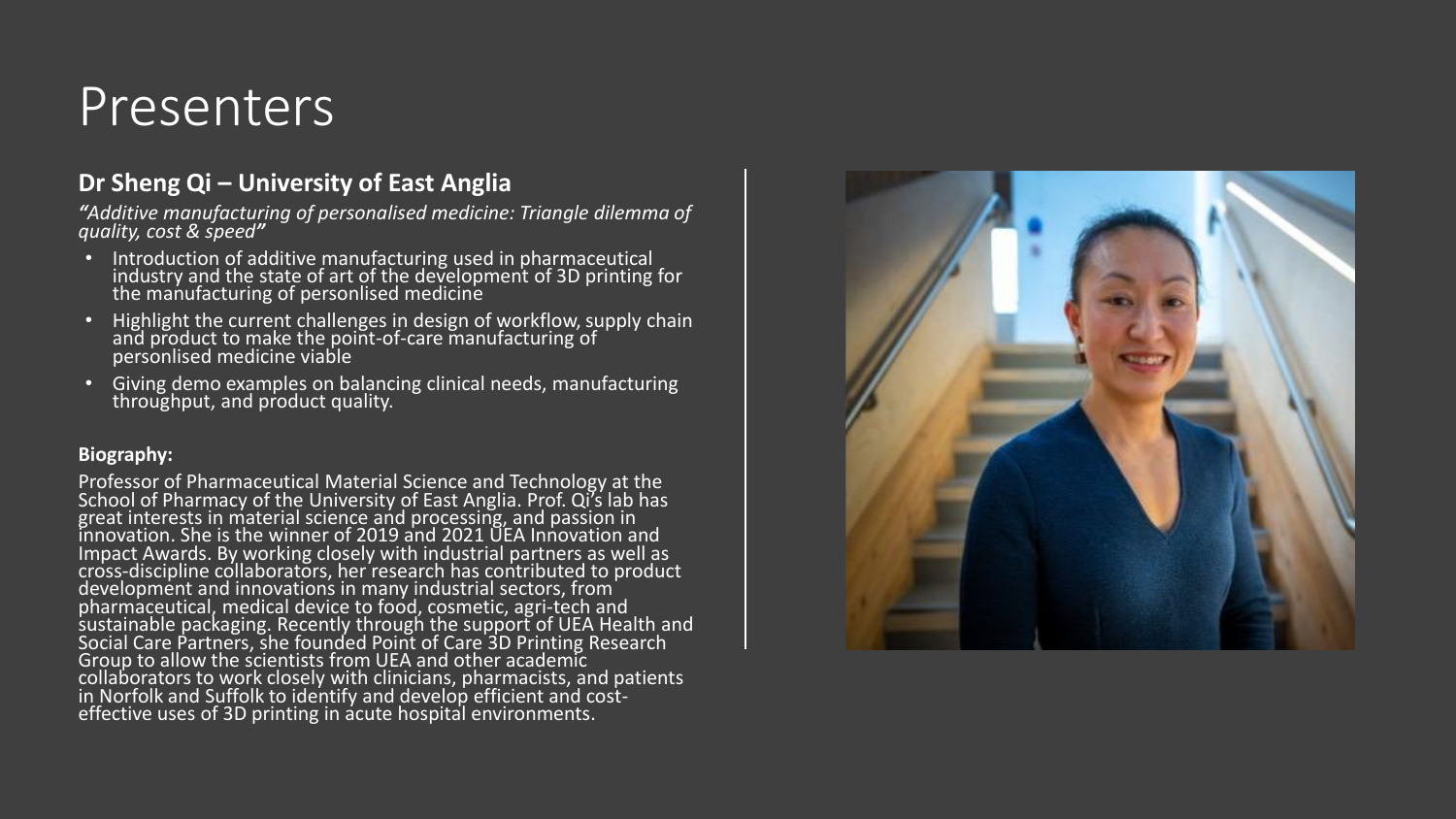### **Dr Laura Cantu – University of Nottingham**

*"Ultrafast volumetric printing of wound fillings for immediate stabilization of soft tissues"*

- Description of ultrafast volumetric printing
- Challenges and opportunities of volumetric printing in battlefield medicine
- Designing and screening materials for printing wound fillings

#### **Biography:**

Dr Laura Ruiz is a Transitional Assistant Professor at the Centre for Additive Manufacturing. Laura has a Clinical Dental background, expertise in Regenerative Medicine and Additive manufacturing (AM) technologies. Her research is focused on the use of AM technologies for Regenerative Medicine and drug delivery applications. Laura has extensive expertise in several AM technologies including micro extrusion printing, inkjet 3D printing, projection micro stereolithography and most recently volumetric additive manufacturing. Some of her work includes, developing libraries of photocurabe biomaterials for 3D printing subdermal implants, 3D bioprinting cartilage for facial reconstruction, developing methodologies for rapid screening of inks and 3D printing of long-term subdermal implants for chronic diseases. Currently, Laura and her team are working on developing smart photocurable biomaterials for bioprinting vascularised tissues.

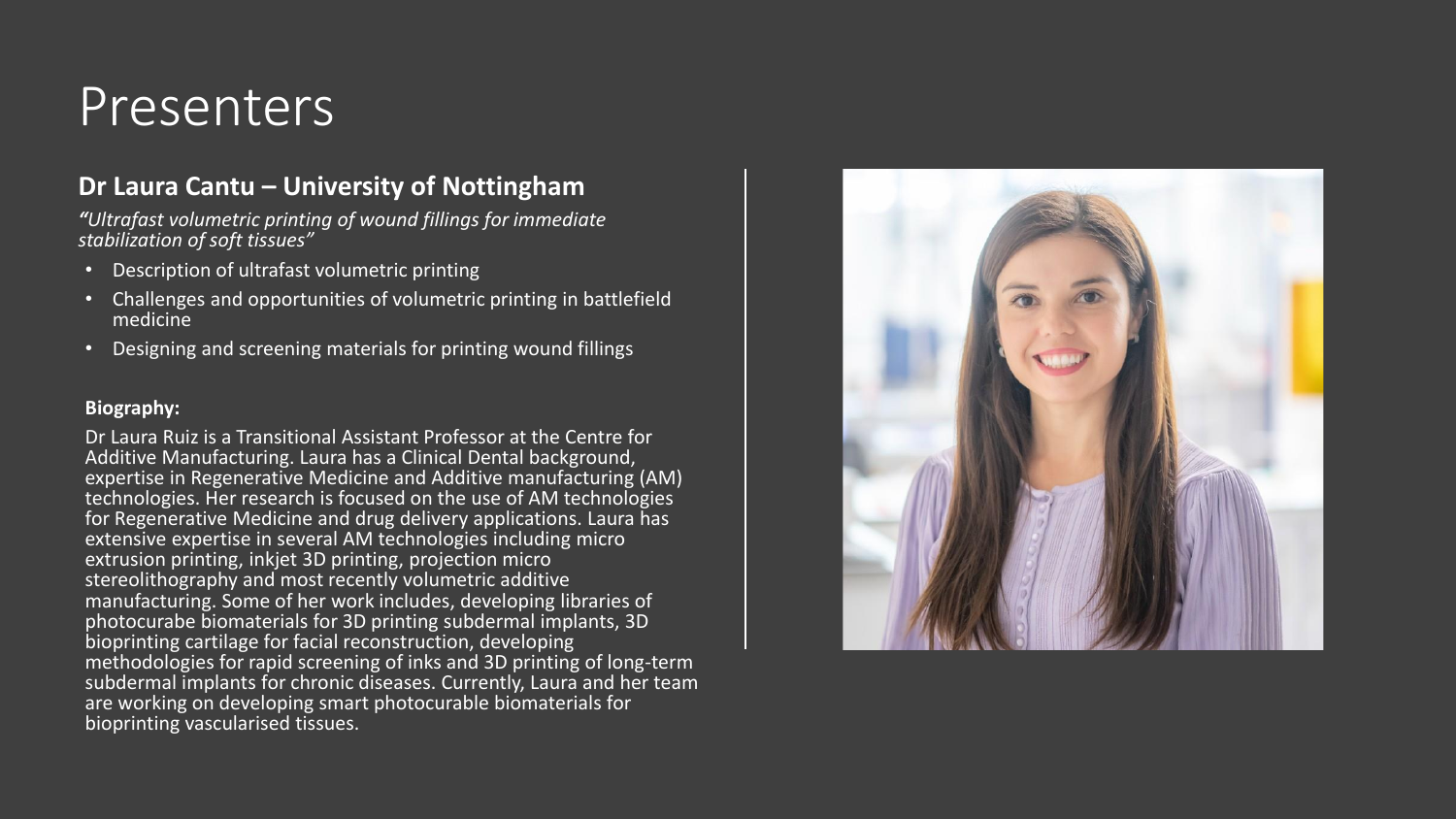### **Dr Jari Pallari – Taika3D**

*"Delivering Design Automation for 3DP Foot Orthoses"*

- Why design automation is necessary in the orthotics and prosthetics industry?
- How is this done in practice
- 3DP foot orthoses and integrated design opportunities

#### **Biography:**

Jari has been working on medical applications utilising additive manufacturing since 2003 and has worked in the orthotics and prosthetics industry in four countries from large industry to start-ups. He co-founded Taika 3D in 2018 wher he works as a Research Director. Jari is also a visiting professor of practice at Newcastle University.

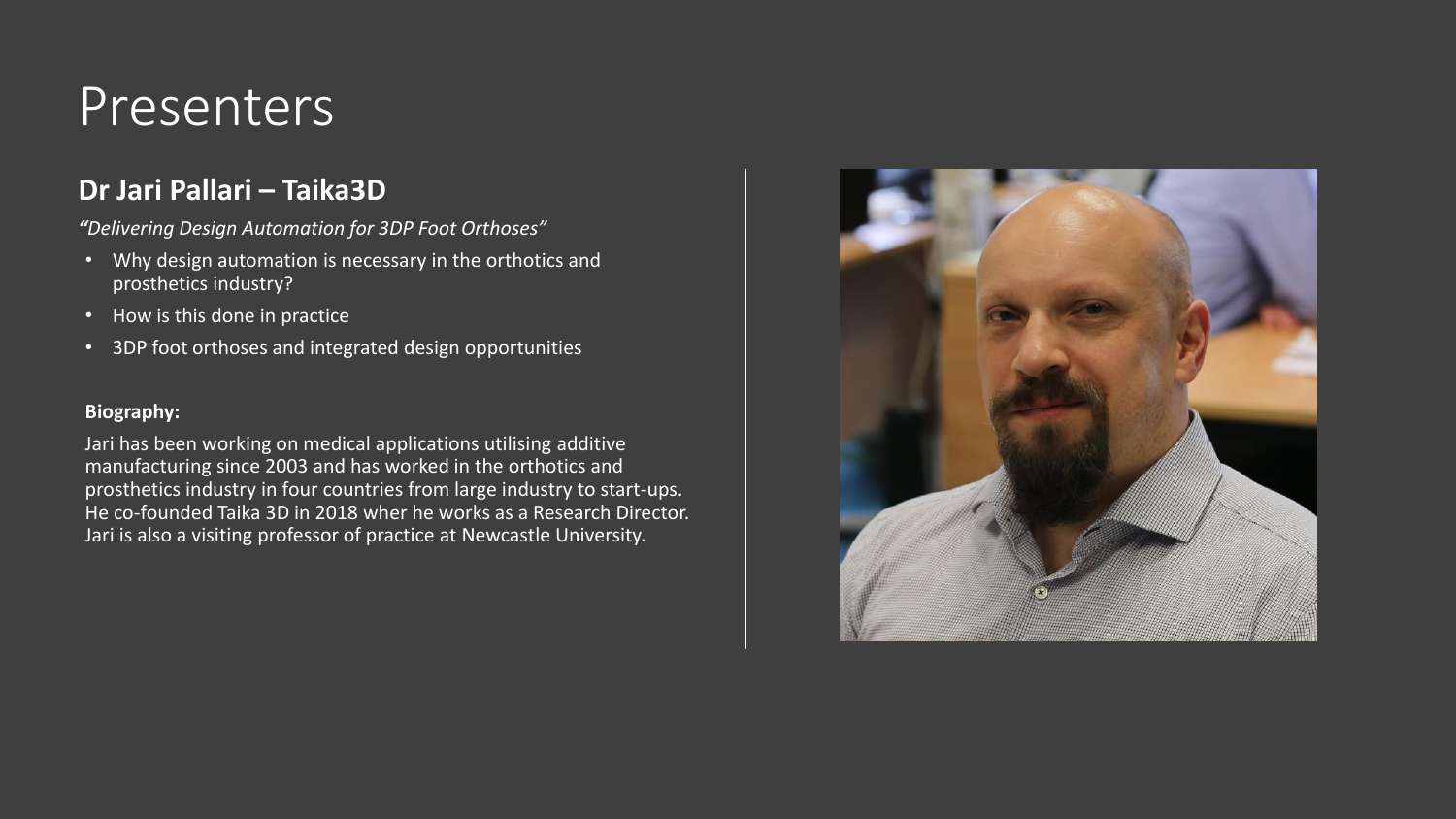### **Dr Abby Paterson – Loughborough University**

**"***Wrist splint design automation software case study*"

- Understanding problems that patients and medical practitioners currently face in the context of bespoke splinting
- Proposing a novel, simplified and automated design workflow for practitioners to adopt new technologies
- Evaluation methods, weaknesses and areas for future development.

#### **Biography:**

Abby is a Senior Lecturer in Digital Design and Fabrication within the School of Design and Creative Arts at Loughborough University. Her teaching and research interests include the automation of custom digital workflows to help novice users adopt 3D scanning, Computer Aided Design and Additive Manufacture. Her prior work has sought to benefit healthcare professionals as well as product, industrial and vehicle designers/engineers to optimise and improve their design practices for novel, safe solutions to design problems.

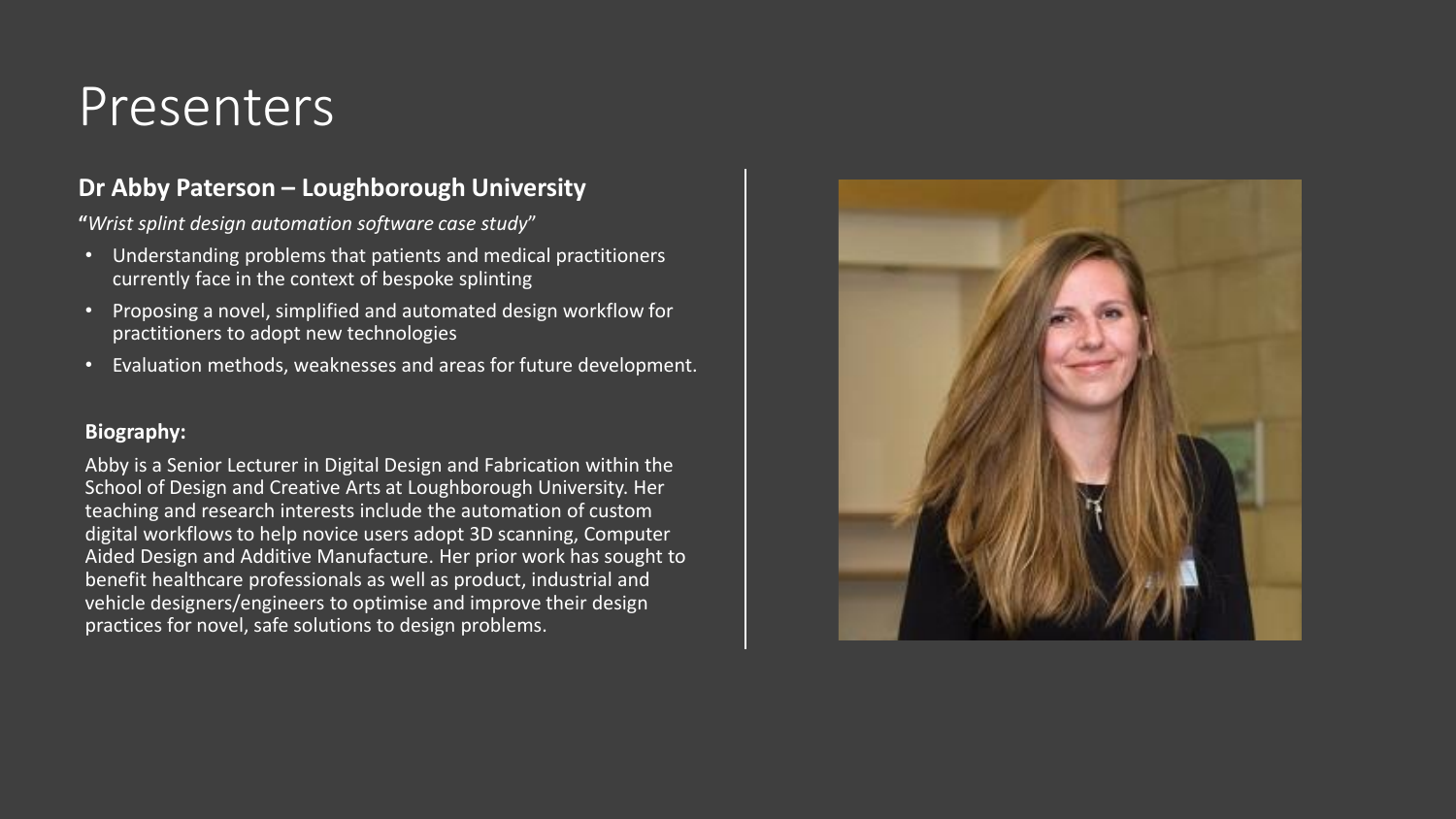#### **Dr Connor Myant – Imperial College London**

**"***The Mensura Mask Project: mass customisation of respiratory protective equipment during the COVID19 pandemic*"

- Developing an automated design-through-manufacture mass customisation pipeline
- Challenges, testing and validation
- Degrees of automation; when do we want a system to be fully automated?

#### **Biography:**

Connor is a Senior Lecturer (Assistant Professor) and group led in the Advanced Manufacturing Group at the Dyson School of Design Engineering. His general research interests include: Design for Additive Manufacture, Mass Customisation, development of 3D Printing technology and software, and Tribology.

He is currently module leader for Solid Mechanics 2 (Core 2nd yr module), and Design for Additive Manufacture (3rd/4th yr elective) on the [Design Engineering Masters Degree.](http://www.imperial.ac.uk/design-engineering/study/meng/)

Prior to starting his lectureship he worked in the ICL Tribology Group, where he held a Junior Research Fellowship studying synovial fluid lubrication of artificial articular joints. He gained his PhD from Imperial College London in 2010 on the development of experimental techniques for investigating lubricated, compliant, bearing contacts and graduated from the University of Exeter in 2006 with a Bachelors (BEng) in Mechanical Engineering.

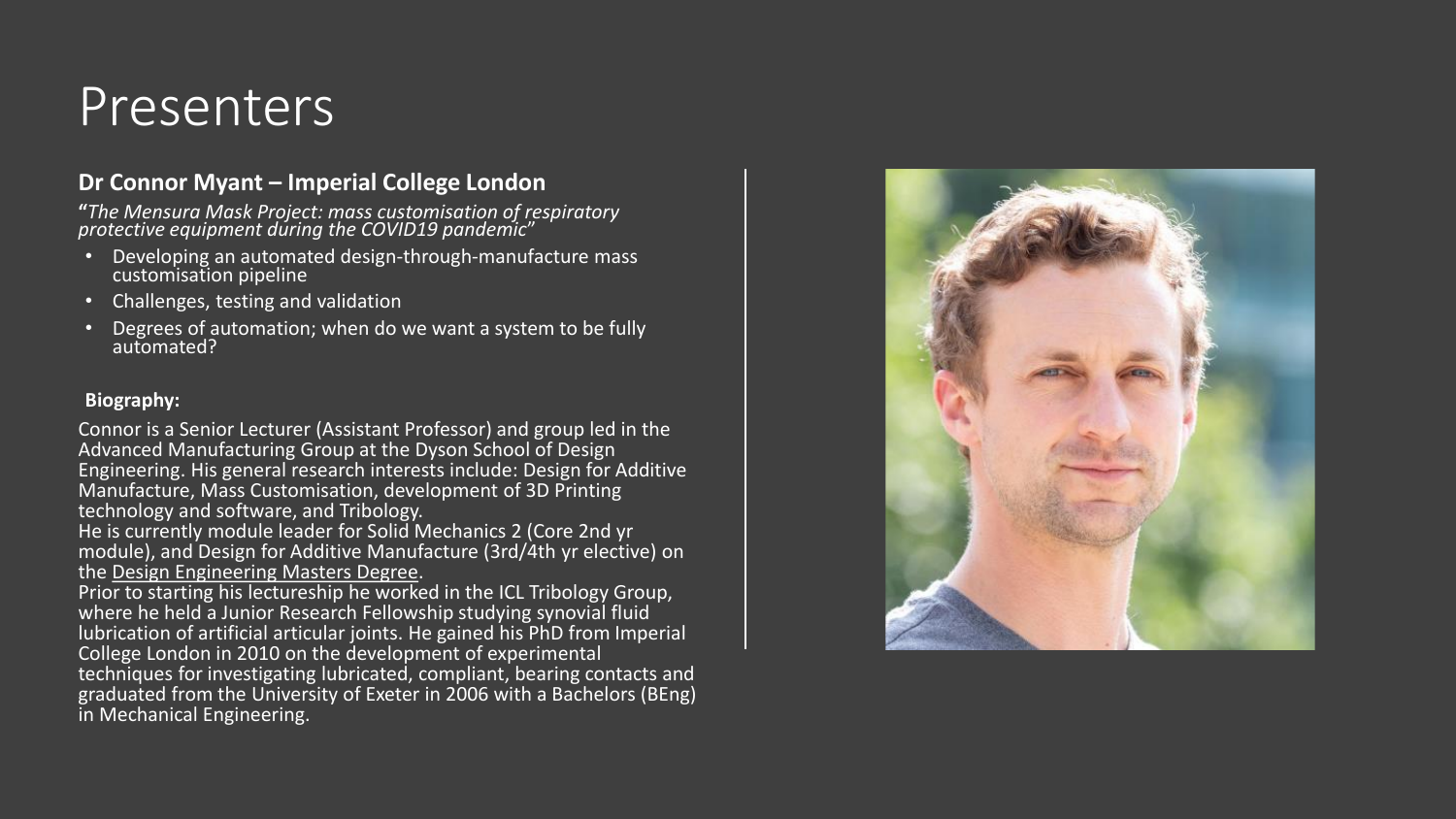**Prof Dominic Eggbeer –** PDR International Centre for Design & Research

**"***Lead user design for performance adaptive cycling products*"

#### **Biography:**

Dominic is Professor of Healthcare Applications of Design at PDR, Cardiff Metropolitan University. He has nearly 20 years' experience of Research and Innovation projects that aim to improve design performance within both public and private sector organisations on subjects around custom medical device design, user centred design and advanced manufacturing technologies. His expertise centres on surgical implants, facial prosthetics, dental devices, physical medicine and rehabilitation. He is also Co-Director of Trinity Creative Ltd, a company set up to meet the needs of cyclists with brachial plexus injuries and upper limb difference.